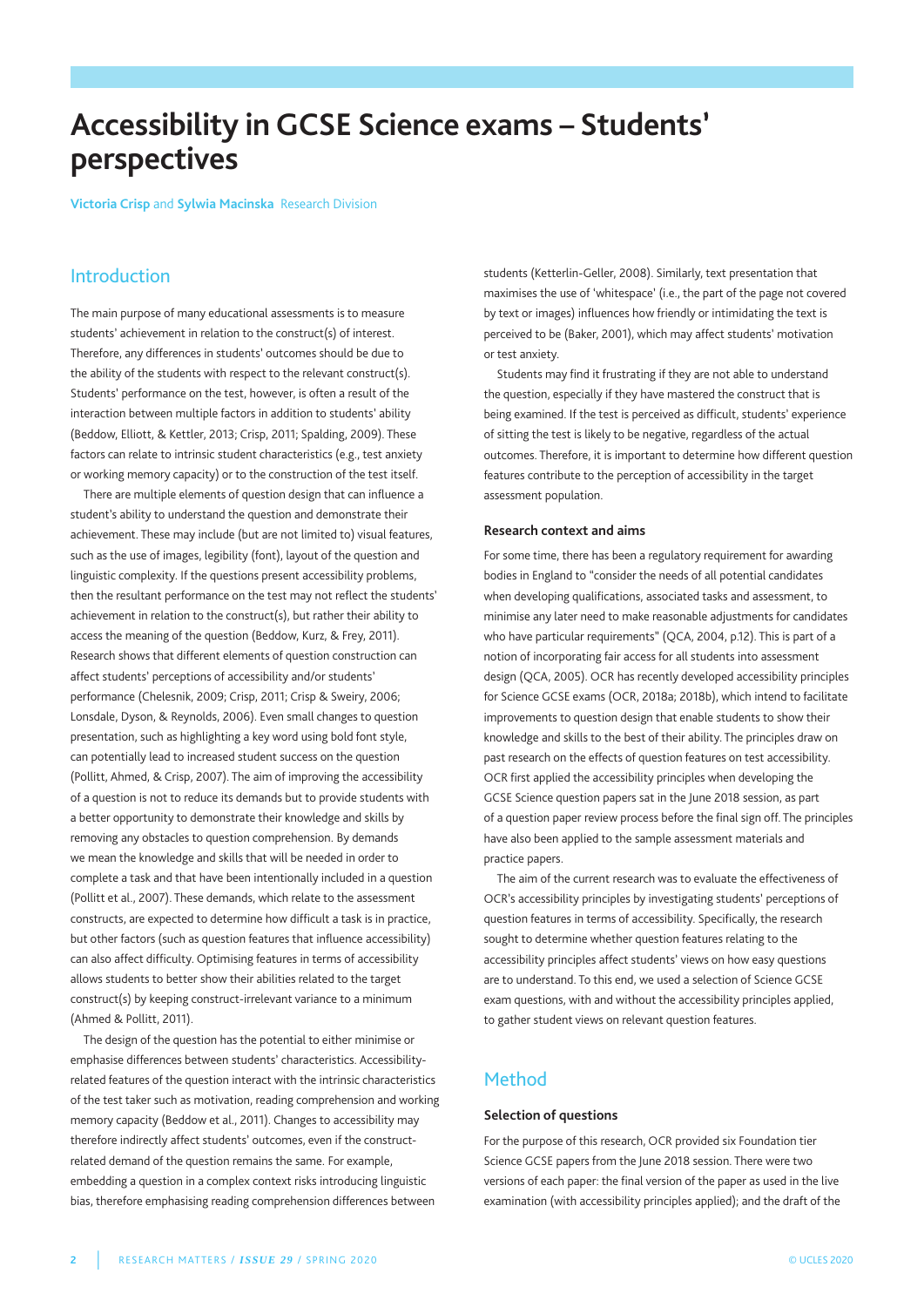

**Figure 1: Two versions of an example question used in the test. Left panel: draft question before the accessibility principles were applied. Right panel: the final version of the question (after the accessibility principles were applied).**

paper before the accessibility principles were applied. We compared the two versions of the papers, identifying questions where the changes were clearly due to, or aligned with, the accessibility principles. From this, we selected eight questions that were then renumbered as Questions 1 to 8.

the eight questions were included in both versions of a test. Version 1 of the test contained the final versions of Questions 1, 3, 5 and 7 (with the accessibility principles applied) and the draft versions of Questions 2, 4, 6 and 8 (without the accessibility principles applied). Version 2 of the test contained the opposite pattern. In this article, we refer to the question versions without the accessibility principles applied as 'less accessible' (LA) and the versions with the accessibility principles applied as 'more accessible' (mA), though it should be noted that these labels reflect the intentions to improve accessibility and may not always match student views. Figure 1 shows the two versions of an example question (Question 6) used in the research. Both versions of each question are available in an appendix to the online copy of this article.

The questions covered a range of the accessibility principles. Table 1 presents the accessibility themes explored, their relationship to OCR's accessibility principles and which question(s) were used to explore each theme. OCR's accessibility principles are reproduced in an appendix to the online copy of this article.

## **Participants and procedure**

Four schools participated in the research (two comprehensive, one independent and one independent special provision), with one or two Year 11 Science classes taking part at each school. All students in participating classes completed one version of the test, with the two versions of the test assigned at random within each class. We interviewed 57 students across the schools after they had taken the test. The teachers selected students so that we could cover a range of

abilities. Students had the opportunity to decline. In most cases, we interviewed students in pairs, where each pair included one student who took each version of the test. We discussed each question in turn, encouraging students to talk about how accessible the questions were and why, and gathered comparative comments in relation to specific accessibility-related differences between question versions. To help students understand the notion of accessibility we used wording such as 'easier to understand'. Where students' responses suggested that they might be commenting about question demands rather than accessibility, further prompting was used to gain responses relating to accessibility.

# Results

## **Findings for each test question**

We categorised students' responses regarding whether they understood the version of the question that they attempted as 'yes', 'no' or 'unclear/mixed' (no explicit comment or mixed opinion).

We categorised comparative views regarding each relevant accessibility theme as:

- V1 (Version 1 considered easier to understand than Version 2);
- V2 (Version 2 considered easier to understand than Version 1);
- no difference (no difference in perceived ease of understanding between versions);
- unclear/mixed (no explicit response/mixed opinion).

The findings for each question are now described in Tables 2 to 9 which show the results for each question. Percentages are used for ease of interpretation, but it should be noted that these are based on relatively low numbers: 28 students who attempted Version 1 of the test (V1);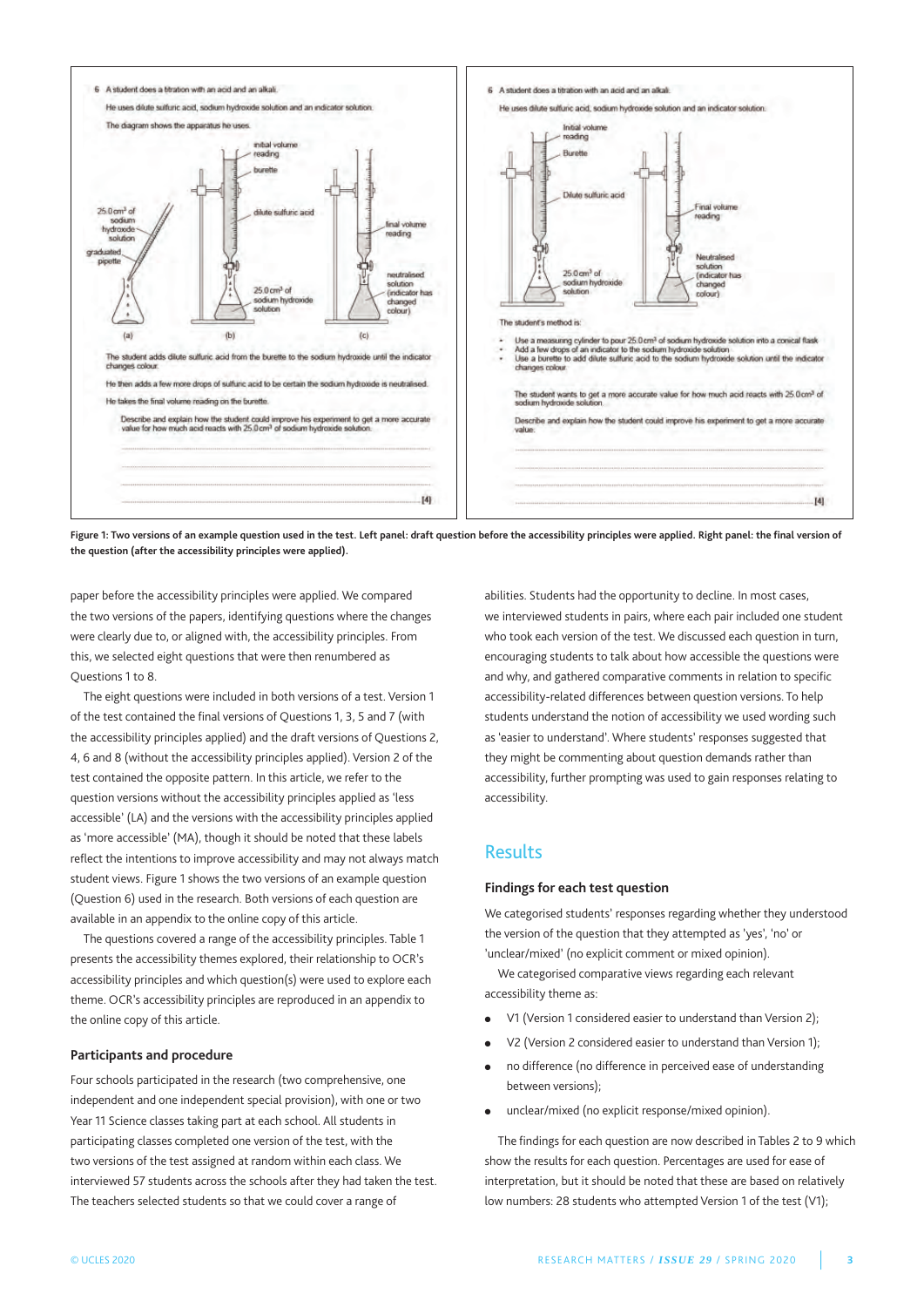#### **Table 1: Accessibility themes explored, their relationship to OCR's accessibility principles and the question(s) used to explore each theme**

| Accessibility theme                                                             |                                    | Relevant accessibility<br>principle (OCR, 2018a, pp.5-7) | Biology        | Chemistry      | Physics        |
|---------------------------------------------------------------------------------|------------------------------------|----------------------------------------------------------|----------------|----------------|----------------|
| Language:                                                                       | - Simplified vocabulary            |                                                          |                |                | Q <sub>3</sub> |
|                                                                                 | - Simplified grammatical structure | Principle 2                                              |                |                | Q7             |
|                                                                                 | - Clarity of information           |                                                          |                | Q <sub>6</sub> | Q <sub>3</sub> |
| Presentation of context:                                                        | - Shorter context                  |                                                          | Q2, Q4         |                |                |
|                                                                                 | - Use of bullet points             | Principle 4 <sup>1</sup>                                 | Q8             | Q <sub>6</sub> |                |
| Multiple choice question (MCQ) answers in alphabetical<br>order/numerical order |                                    | Principle 8                                              |                | Q1             | Q7b            |
| Brackets used around abbreviations for units                                    |                                    | Principle 10                                             |                |                | Q7b            |
| Visual resources:                                                               | - Only use where necessary         |                                                          | Q <sub>2</sub> | Q <sub>6</sub> | Q <sub>5</sub> |
|                                                                                 | - Clarity of visuals               | Principle 13 <sup>2</sup>                                |                |                | Q <sub>3</sub> |
| Left-aligned (tables/graphs)                                                    |                                    | Principle 14                                             | Q8             |                |                |
|                                                                                 |                                    | Total number of questions:                               | 3              | $\overline{2}$ | 3              |

1. this principle does not explicitly mention shortening a context, but the need for supportive devices such as bullet points in longer contexts implies that a shorter context (or no context) may have benefits for accessibility. There is some evidence that word count can influence student performance, for example, OECD (2009) found that word count accounted for 12% of variance in question difficulty, which could be due to reading demand affecting accessibility.

2. the clarity of visual resources is not explicitly stated as an accessibility principle but is likely to be important (Crisp & Sweiry, 2006).

29 students who attempted Version 2 of the test (V2); and 57 students in total. Therefore, care should be taken not to over-interpret differences. Note that percentages have been rounded to whole numbers, which has sometimes resulted in values that add up to over 100%.

Students' comments provided insights into the reasons for their views. Common explanations for their views about accessibility are included below.

## *Question 1*

Question 1 was a multiple choice question asking students which statement about catalysts was correct. It was selected to investigate whether the order of answer options influenced students' perceptions of ease of understanding. Answer options appeared in alphabetical order in one version of the question (more accessible version) and in a random order in the other. Over 80% of students found Question 1 easy to understand, regardless of which version they had attempted. When asked to compare the question versions, the majority of students (84%)

#### **Table 2: Frequencies of responses regarding Question 1 (Catalysts)**

| Was the question<br>easy to understand?   | V <sub>1</sub><br>More<br>accessible<br>(MA) | V <sub>2</sub><br>Less<br>accessible<br>(LA) |                  |                   |
|-------------------------------------------|----------------------------------------------|----------------------------------------------|------------------|-------------------|
| Yes                                       | 23 (82%)                                     | 26 (90%)                                     |                  |                   |
| No                                        | 2(7%)                                        | 2(7%)                                        |                  |                   |
| Unclear/mixed                             | 3(11%)                                       | 1(3%)                                        |                  |                   |
| Order - which is<br>easier to understand? | $V1 - MA$<br>(alphabetical<br>order)         | $V2 - LA$<br>(random<br>order)               | No<br>difference | Unclear/<br>mixed |
| Frequency                                 | 3(5%)                                        | 5(9%)                                        | 48 (84%)         | 1(2%)             |

reported that the order of the options made no difference to the ease of understanding and answering the question. The most common comments justifying their position were that they would be able to select the correct answer regardless of the order, as long as they had the appropriate knowledge, and that they would read all options anyway.

#### *Question 2*

Question 2 was selected to explore the influence of context and visuals on accessibility. The question required students to categorise four human characteristics as either continuous or discontinuous. The less accessible version of the question included a context about two sisters, information on some of their characteristics (e.g., 'Height = 150 cm') and cartoonstyle images; both the contextual information and the images were removed in the more accessible version. For both versions, most students reported that they understood the question.

When asked to compare the question versions in terms of context use, the contextualised version was more frequently perceived as harder to understand than the context-free version (the latter was preferred by 58% of students). Students typically reported that they liked the clear presentation of the list of characteristics in the more accessible version. Some students were confused by the examples of characteristics in the less accessible version and felt it was unclear whether to report the characteristics themselves (e.g., 'Height') or the examples provided (e.g., '150 cm').

Only 21% of students reported that the image in the less accessible version of the question increased the ease of understanding. more than half of students (58%) preferred the version without the image. Some students suggested that the image was not informative and some of those who attempted this question version reported that they did not use the image.

Another interesting comment that arose was that highlighting important words with bold font style in the more accessible version of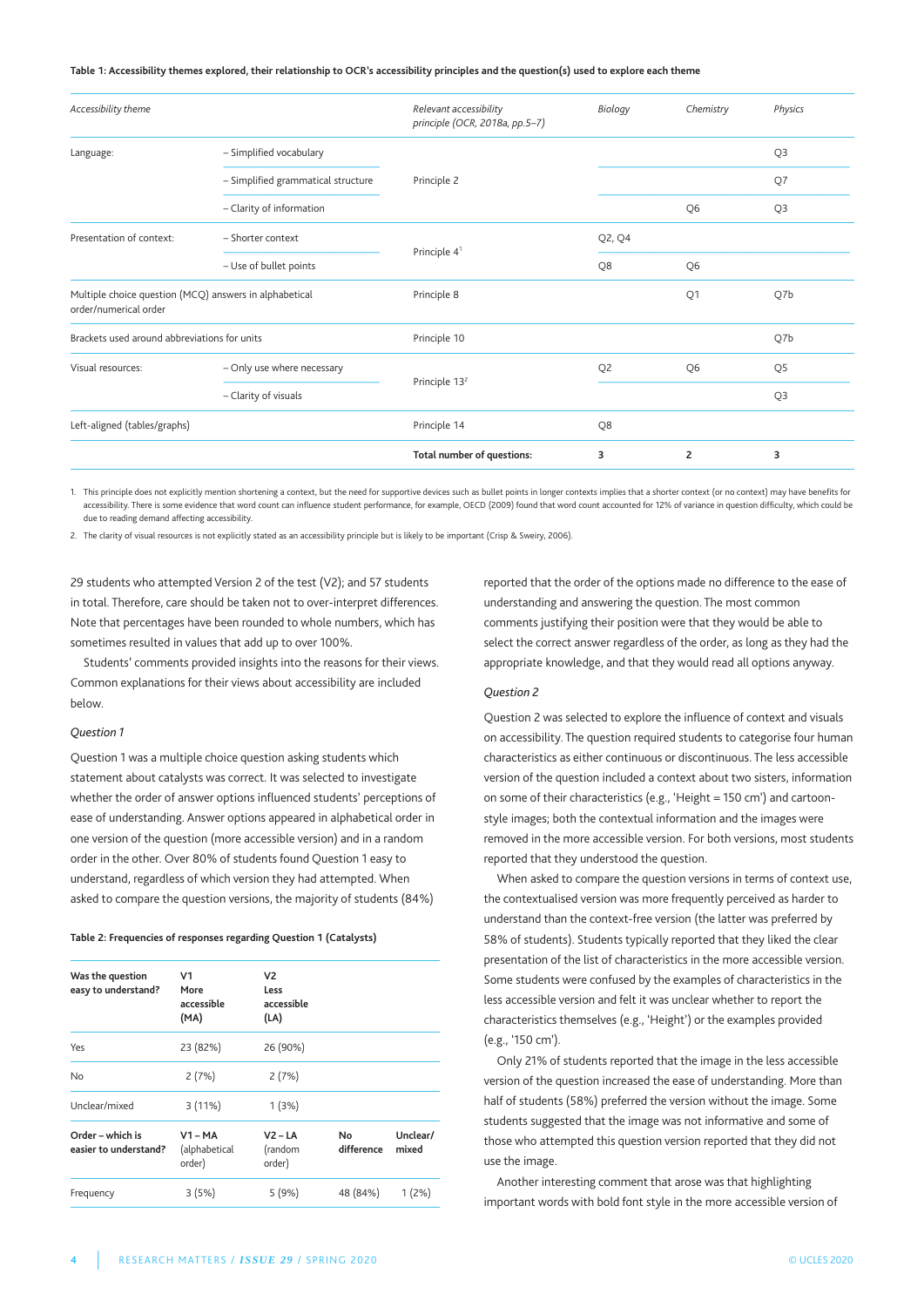**Table 3: Frequencies of responses regarding Question 2 (Characteristics)**

| Was the question<br>easy to understand?                                                       | V <sub>1</sub><br>Less accessible | V <sub>2</sub><br>More accessible |                   |                   |
|-----------------------------------------------------------------------------------------------|-----------------------------------|-----------------------------------|-------------------|-------------------|
| Yes                                                                                           | 17 (61%)                          | 21 (72%)                          |                   |                   |
| No                                                                                            | 7 (25%)                           | 2(7%)                             |                   |                   |
| Unclear/mixed                                                                                 | 4 (14%)                           | 6(21%)                            |                   |                   |
| <b>Context of two sisters</b><br>(with/without) – which (context)<br>is easier to understand? | $V1 - LA$                         | $V2 - MA$<br>(no context)         | No.<br>difference | Unclear/<br>mixed |
| Frequency                                                                                     | 6(11%)                            | 33 (58%)                          | 7 (12%)           | 11 (19%)          |
| Image (with/without) - V1 - LA<br>which is easier to<br>understand?                           | (image)                           | $V2 - MA$<br>(no image)           | No.<br>difference | Unclear/<br>mixed |
| Frequency                                                                                     | 12 (21%)                          | 33 (58%)                          | 2(4%)             | 10 (18%)          |

the question was useful. This is relevant to accessibility and part of OCR's usual formatting style (but is not one of the themes that the research set out to investigate).

#### *Question 3*

Question 3 was based around a graph of how world energy use (or demand) has changed over time. The graph showed different energy types and asked students how much the total world's energy use (or demand) had increased between certain years. There were differences in the wording and the graph between the question versions. the perceived understandability of this question was relatively low, with only about half of the students reporting that the question was easy to understand, regardless of the version they attempted.

#### **Table 4: Frequencies of responses regarding Question 3 (Energy graph)**

| Was the question<br>easy to understand?                                  | V <sub>1</sub><br>More accessible                                             | V2<br>Less accessible                                                    |                              |                   |
|--------------------------------------------------------------------------|-------------------------------------------------------------------------------|--------------------------------------------------------------------------|------------------------------|-------------------|
| Yes                                                                      | 14 (50%)                                                                      | 14 (48%)                                                                 |                              |                   |
| No                                                                       | 8 (29%)                                                                       | 9(31%)                                                                   |                              |                   |
| Unclear/mixed                                                            | 6(21%)                                                                        | 6(21%)                                                                   |                              |                   |
| Language (clarity of<br>information) - which<br>is easier to understand? | $V1 - MA$<br>(extra sentence<br>before graph,<br>includes<br>'approximately') | $V2 - LA$<br>(without extra<br>sentence,<br>excludes<br>'approximately') | N <sub>0</sub><br>difference | Unclear/<br>mixed |
| Frequency                                                                | 24 (42%)                                                                      | 8(14%)                                                                   | 13 (23%)                     | 12 (21%)          |
| Vocabulary<br>(use/demand) -<br>which is easier to<br>understand?        | $V1 - MA$<br>('energy<br>use')                                                | $V2 - LA$<br>('energy<br>demand')                                        | No<br>difference             | Unclear/<br>mixed |
| Frequency                                                                | 26 (46%)                                                                      | $1(2\%)$                                                                 | 30 (53%)                     | 0                 |
| Graph - which is<br>easier to understand?                                | $V1 - MA$<br>(larger graph<br>with fewer<br>energy types)                     | $V2 - IA$<br>(smaller graph<br>with more<br>energy types)                | No<br>difference             | Unclear/<br>mixed |
| Frequency                                                                | 41 (72%)                                                                      | 2(4%)                                                                    | 9(16%)                       | 5(9%)             |

The two versions of the question differed in terms of the introductory text provided before the graph (the more accessible version contained an extra sentence intended to provide greater clarity about the categories in the graph) and in the way that the students were asked to provide the amount of energy use increase (the more accessible version included the word 'approximately'). In terms of these features, the more accessible version was considered easier to understand by 42% of interviewees (compared with 14% who thought the other version was easier to understand in this respect). Some students thought that 'approximately' indicated that their response did not need to be exact<sup>3</sup>, though a smaller number of students reported that the word 'approximately' did not make a difference or that the question was simpler without it. In terms of other text differences, some students felt that the extra sentence before the graph (in the more accessible version) provided useful information, whilst others implied that having fewer words was an advantage of the less accessible version.

The question used the phrase 'energy use' or 'energy demand'. the phrase 'energy use' (more accessible version) was seen as easier to understand than 'energy demand' by 46% of interviewees. Only one student preferred the phrase 'energy demand'. That said, many students (53%) reported that it made no difference whether the word 'use' or 'demand' was used.

the majority of students (72%) found the larger graph showing fewer energy types (more accessible version) easier to understand and use. Students commented that the bigger graph was clearer and that showing fewer energy types made the graph less confusing.

#### *Question 4*

Question 4 was about a food chain involving oilseed rape. Students were asked to complete a pyramid of biomass and then to calculate the efficiency of biomass transfer from the oilseed rape to honeybees. Question 4 was included to evaluate the influence of the amount of detail provided. The less accessible version contained additional contextual detail (about human use of the oil). Both versions of the question were easy to understand according to most students (over 60% for both versions).

When asked to compare the question versions in terms of context, the majority of students (74%) preferred the shorter context (more accessible version). Students typically justified their choice by saying

#### **Table 5: Frequencies of responses regarding Question 4 (Food chain)**

| Was the question<br>easy to understand?     | V1<br>Less accessible              | V <sub>2</sub><br>More accessible |                  |                   |
|---------------------------------------------|------------------------------------|-----------------------------------|------------------|-------------------|
| Yes                                         | 18 (64%)                           | 20 (69%)                          |                  |                   |
| No                                          | 7(25%)                             | 2(7%)                             |                  |                   |
| Unclear/mixed                               | 3(11%)                             | 7(24%)                            |                  |                   |
| Context – which is<br>easier to understand? | $V1 - IA$<br>(detailed<br>context) | $V2 - MA$<br>(shorter<br>context) | No<br>difference | Unclear/<br>mixed |
| Frequency                                   | 3(5%)                              | 42 (74%)                          | 9(16%)           | 3(5%)             |
|                                             |                                    |                                   |                  |                   |

3. the mark scheme rewarded answers that were correct to the nearest whole number so presumably the word 'approximately' was intended to indicate that responses did not need to be highly accurate.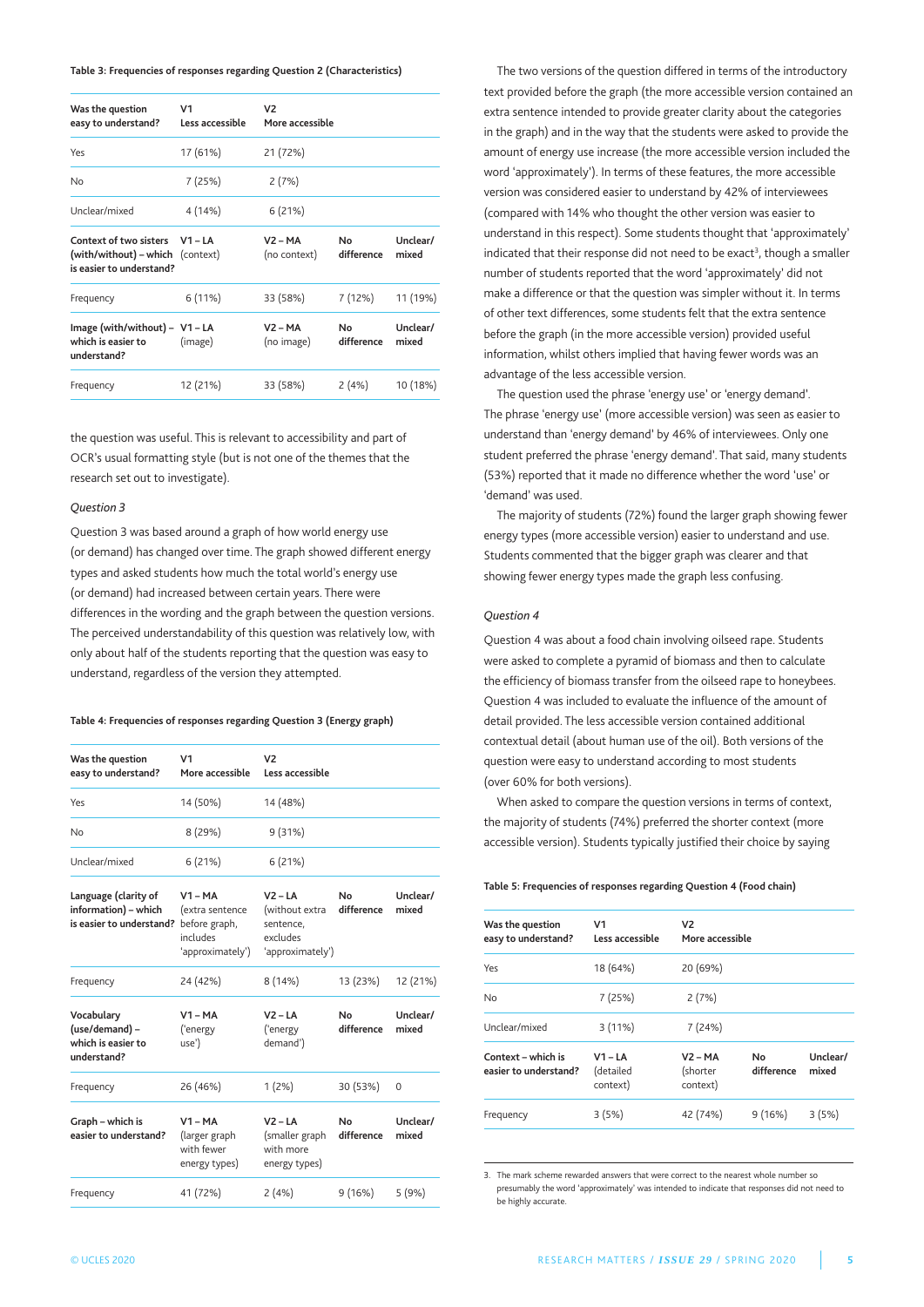that the additional information in the less accessible version was irrelevant to answering the question and that having less information to read is usually beneficial, especially under the time-constrained conditions of an exam.

Similarly to Question 2, several students commented that the highlighting of key words using bold font style (more accessible version) was useful.

## *Question 5*

Question 5 was set in the context of a student watching a ball game and seeing the ball being hit before hearing the sound. Candidates were asked to describe the measurements the student would need to find the speed of sound. The less accessible version included a drawing of the student watching the game, whilst the more accessible version did not include an image. Question 5 was used to explore the influence of a non-essential visual resource on accessibility. more than half of the students felt that the version of the question that they attempted was easy to understand.

#### **Table 6: Frequencies of responses regarding Question 5 (Ball game)**

| Was the question<br>easy to understand?                             | V1<br>More accessible | V <sub>2</sub><br>Less accessible |                   |                   |
|---------------------------------------------------------------------|-----------------------|-----------------------------------|-------------------|-------------------|
| Yes                                                                 | 15 (54%)              | 19 (66%)                          |                   |                   |
| No                                                                  | 8(29%)                | 5(17%)                            |                   |                   |
| Unclear/mixed                                                       | 5(18%)                | 5(17%)                            |                   |                   |
| Image (with/without) - V1 - MA<br>which is easier to<br>understand? | (no image)            | $V2 - LA$<br>(image)              | No.<br>difference | Unclear/<br>mixed |
| Frequency                                                           | 17 (30%)              | 29 (51%)                          | 9(16%)            | 2(4%)             |
|                                                                     |                       |                                   |                   |                   |

In contrast to the findings for Question 2, about half of the students (51%) expressed a preference for having the image of the ball game (in the less accessible version) rather than having no image (more accessible version). This was most commonly justified by the students in terms of the image helping to visualise the context of the question. However, nearly a third of students (30%) preferred the version of the question without the image, often suggesting that the image was not useful and that all the information was provided in the text.

#### *Question 6*

Question 6 was about a student conducting a titration experiment with an acid and an alkali (see Figure 1). Candidates were asked to describe and explain how the student could improve the experiment to get a more accurate result. Question 6 contained multiple accessibility-related differences between the two versions of the question, including differences in wording, presentation of contextual information (bullet points) and the provision of an additional image.

most students who sat the more accessible version of the question (66%), found the question easy to understand. In contrast, less than half (46%) of students who sat the less accessible version reported that the question was easy to understand.

Of the 57 interviewed students, 56% found the language used in the more accessible version of this question easier to understand than that in the less accessible version. Note that some students confused wording and layout differences (i.e., bullet points), hence the relatively

large proportion of students (37%) classified as 'unclear/mixed' for these features of Question 6.

The more accessible version of Question 6 used bullet points to explain the experiment. most students (72%) reported that this version of the question was easier to understand than the alternative version, which did not use bullet points. Students commented that the less accessible version was more confusing, whereas bullet points presented the information clearly and were easier to follow.

the less accessible version of the question included a three-part diagram, which was reduced to two parts in the more accessible version (see Figure 1). Contrary to expectations, 44% of students thought that the three-part diagram was easier to understand whereas only 25% of students preferred the two-part diagram. Some students explained that the three-part diagram logically shows the steps of the experiment whilst the diagram in the other version missed out the first step.

#### **Table 7: Frequencies of responses regarding Question 6 (Titration)**

| Was the question<br>easy to understand?                                     | V <sub>1</sub><br>Less accessible       | V <sub>2</sub><br>More accessible      |                         |                   |
|-----------------------------------------------------------------------------|-----------------------------------------|----------------------------------------|-------------------------|-------------------|
| Yes                                                                         | 13 (46%)                                | 19 (66%)                               |                         |                   |
| No                                                                          | 12 (43%)                                | 7 (24%)                                |                         |                   |
| Unclear/mixed                                                               | 3(11%)                                  | 3(10%)                                 |                         |                   |
| Language (clarity<br>of information) -<br>which is easier to<br>understand? | $V1 - LA$<br>(later steps<br>in method) | $V2 - MA$<br>(main steps<br>in method) | No<br>difference        | Unclear/<br>mixed |
| Frequency                                                                   | $\Omega$                                | 32 (56%)                               | 4(7%)                   | 21 (37%)          |
| Layout - which is<br>easier to understand?                                  | $V1 - LA$<br>(without bullet<br>points) | $V2 - MA$<br>(with bullet<br>points)   | <b>No</b><br>difference | Unclear/<br>mixed |
| Frequency                                                                   | $\Omega$                                | 41 (72%)                               | 0                       | 16 (28%)          |
| Diagram - which is<br>easier to understand?                                 | $V1 - LA$<br>(three-part<br>diagram)    | $V2 - MA$<br>(two-part<br>diagram)     | <b>No</b><br>difference | Unclear/<br>mixed |
| Frequency                                                                   | 25 (44%)                                | 14 (25%)                               | 14 (25%)                | 4(7%)             |

#### *Question 7*

Question 7 was about the forces acting on a trolley on a ramp. The scenario was explained (partly by a diagram) and students were asked to calculate the gravitational potential energy transferred (part a) and then to give a best estimate of the distance travelled based on five readings (part b). Question 7 was selected to evaluate the importance of grammatical structure, the order of answer options (numerical) and unit presentation. This question appeared to be understood by the majority of students, with 79% of students who sat the more accessible version of the question and 62% of students who sat the less accessible version claiming that they found the question easy to understand.

When asked to compare the versions of the question, the majority of students (75%) reported finding the simpler sentence structure in the more accessible version of the question easier to understand than the longer sentence in the other version. Students often justified their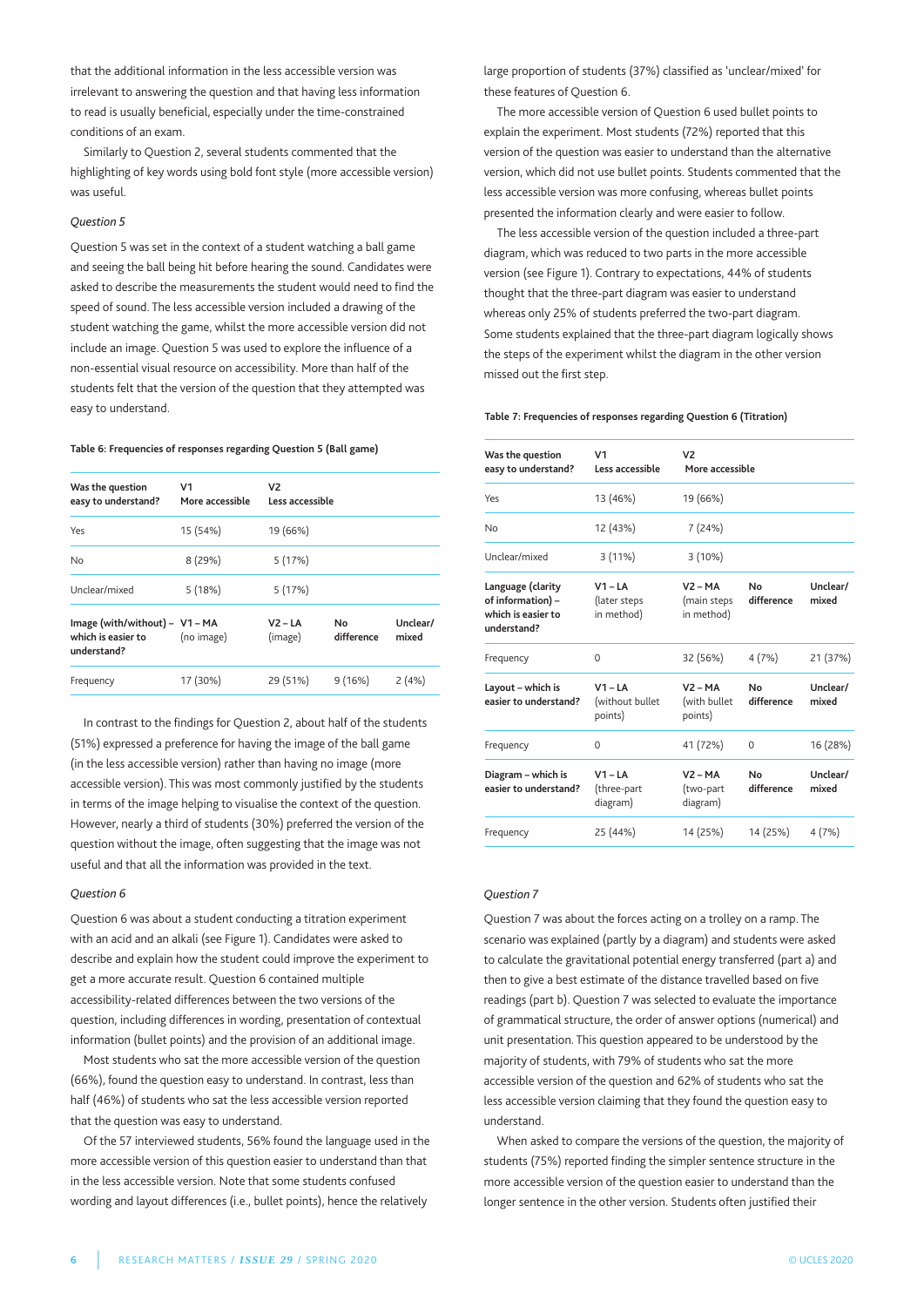choice by saying that the lengthy sentence could be confusing and separating out the value to be used for gravitational field strength (by splitting the sentence into two) meant that the information was clearer.

Part (b) of Question 7 was a multiple choice question where students answered by ticking a box. A simpler instruction regarding ticking the box was used in the more accessible version. Around half of the interviewed students (49%) felt that this difference in the wording made no difference to ease of understanding. Students typically commented that the meaning of the instructions was the same. However, more students preferred the shorter instruction (33%) than the number who preferred the longer instruction (14%).

The order of the answer options for part (b) was numerical in the more accessible version of the question and random in the less accessible version. Whilst half of the students (51%) suggested that the order of the answer options did not affect the ease of understanding the question, almost all of the remaining students (47%) expressed a preference for numerical order.

The final feature that was explored using this question was the presentation of the abbreviation for metres in a table. The 'm' for metres was presented in brackets in the more accessible version of the question and after a slash symbol in the less accessible version. Over 60% of students felt that the units were easier to understand when presented in brackets. Some students commented that they were more familiar with brackets being used to display units or that the slash could be misinterpreted (e.g., as a symbol for 'divide').

#### **Table 8: Frequencies of responses regarding Question 7 (Trolley on a slope)**

| Was the question<br>easy to understand?                                                                          | V <sub>1</sub><br>More accessible                                                       | V <sub>2</sub><br>Less accessible                                                           |                            |                   |
|------------------------------------------------------------------------------------------------------------------|-----------------------------------------------------------------------------------------|---------------------------------------------------------------------------------------------|----------------------------|-------------------|
| Yes                                                                                                              | 22 (79%)                                                                                | 18 (62%)                                                                                    |                            |                   |
| No                                                                                                               | 5(18%)                                                                                  | 7 (24%)                                                                                     |                            |                   |
| Unclear/mixed                                                                                                    | 1(4%)                                                                                   | 4 (14%)                                                                                     |                            |                   |
| Language<br>(grammatical structure:<br>general) - which is<br>easier to understand?                              | $V1 - MA$<br>(shorter<br>instruction<br>for part $(a)$ ,<br>other simpler<br>sentences) | $V2 - LA$<br>(longer<br>instruction<br>for part (a),<br>other more<br>complex<br>sentences) | No<br>difference           | Unclear/<br>mixed |
| Frequency                                                                                                        | 43 (75%)                                                                                | $1(2\%)$                                                                                    | 7 (12%)                    | 6(11%)            |
| Language<br>(grammatical structure: ('Tick one box')<br>tick instruction) -<br>which is easier to<br>understand? | $V1 - MA$                                                                               | V2 – LA<br>('Put a tick<br>in the one<br>correct box.')                                     | No<br>difference           | Unclear/<br>mixed |
| Frequency                                                                                                        | 19 (33%)                                                                                | 8 (14%)                                                                                     | 28 (49%)                   | 2(4%)             |
| Order - which is easier<br>to understand?                                                                        | $V1 - MA$<br>(number                                                                    | $V2 - LA$<br>(random<br>order)                                                              | No<br>difference<br>order) | Unclear/<br>mixed |
| Frequency                                                                                                        | 27 (47%)                                                                                | $1(2\%)$                                                                                    | 29 (51%)                   | 0                 |
| Units - which is easier<br>to understand?                                                                        | $V1 - MA$<br>('(m)')                                                                    | $V2 - LA$<br>('/m')                                                                         | No<br>difference           | Unclear/<br>mixed |
| Frequency                                                                                                        | 36 (63%)                                                                                | $\mathbf 0$                                                                                 | 17 (30%)                   | 4(7%)             |

#### *Question 8*

Question 8 described a student investigating the effect of acid rain on seed growth by observing how many seeds germinate in the presence of solutions of different pH. Candidates were asked to give a factor that should be kept the same during the investigation and to describe what the results indicate. Question 8 was included to evaluate the influences of using bullet points to present contextual information and of the alignment of figures and tables (left-aligned versus centred). Around 60% of students attempting each version of the question reported that the question was easy to understand.

there was an overwhelming preference for bullet point presentation of the context, with 74% of students claiming that the more accessible version (with bullet points) was easier to understand. Students often commented that the bullet points looked clearer and identified the key information needed for answering the question.

most students (70%) felt that the alignment of the figure and table did not affect how easy the question was to understand. For those students who expressed a preference, the version with the left-aligned figure and table was chosen marginally more often (18%) than the version with the figure and table positioned centrally (12%).

## **Table 9: Frequencies of responses regarding Question 8 (Acid rain/seed germination)**

| Was the question<br>easy to understand?                              | V <sub>1</sub><br>Less accessible       | V <sub>2</sub><br>More accessible    |                   |                   |
|----------------------------------------------------------------------|-----------------------------------------|--------------------------------------|-------------------|-------------------|
| Yes                                                                  | 18 (64%)                                | 17 (59%)                             |                   |                   |
| 4 (14%)<br>No                                                        |                                         | 2(7%)                                |                   |                   |
| Unclear/mixed                                                        | 5 (18%)                                 | 8(28%)                               |                   |                   |
| $N/A$ – did not reach this 1 (4%)<br>question/ran out of time        |                                         | 2(7%)                                |                   |                   |
| Layout - which is<br>easier to understand?                           | $V1 - LA$<br>(without<br>bullet points) | $V2 - MA$<br>(with<br>bullet points) | No.<br>difference | Unclear/<br>mixed |
| Frequency                                                            | $1(2\%)$                                | 42 (74%)                             | 10 (18%)          | 4 (7%)            |
| Alignment of figure<br>and table - which is<br>easier to understand? | $V1 - LA$<br>(centre-aligned)           | $V2 - MA$<br>(left-aligned)          | No.<br>difference | Unclear/<br>mixed |
| Frequency                                                            | 7 (12%)                                 | 10 (18%)                             | 40 (70%)          | $\Omega$          |

## **Summarised findings for each accessibility theme**

table 10 summarises the findings for each accessibility theme explored. Findings that were counter to expectations are shown in red. Neutral findings (where most students felt the feature made no difference to the ease of understanding and where there was no general direction of preference amongst those who did express a preference) are shown in blue.

# **Discussion**

The aim of this research was to investigate students' perceptions of exam questions with and without OCR's accessibility principles applied. For most of the question features that were explored in this study, student perceptions of accessibility tended to align with expected effects on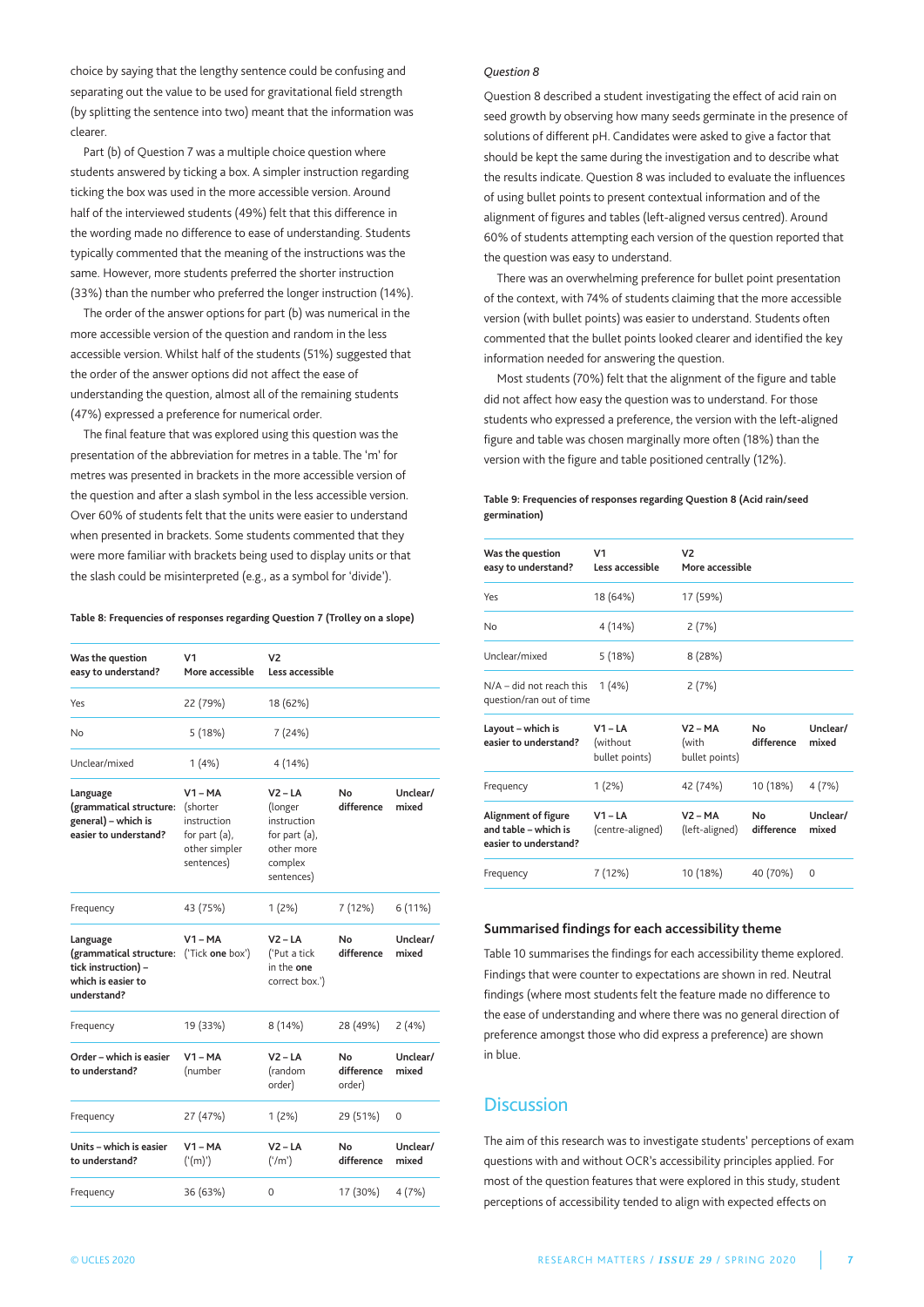#### **Table 10: Summarised findings by accessibility theme**

| (OCR, 2018a) | OCR principle Theme explored                 | Summary of findings<br>(red text indicates findings that were counter to<br>expectation, blue text indicates findings where views<br>tended to be neutral)                                                                                                                                                                                                                                                                                                                                                                                                                                                                                                                                                                       |
|--------------|----------------------------------------------|----------------------------------------------------------------------------------------------------------------------------------------------------------------------------------------------------------------------------------------------------------------------------------------------------------------------------------------------------------------------------------------------------------------------------------------------------------------------------------------------------------------------------------------------------------------------------------------------------------------------------------------------------------------------------------------------------------------------------------|
| 2            | Language                                     | . When given the choice between a simpler term<br>('use') and slightly more complex vocabulary<br>term ('demand'), almost all students either<br>found the simpler term easier to understand<br>(46%) or felt the term made no difference<br>(53%) (Q3);                                                                                                                                                                                                                                                                                                                                                                                                                                                                         |
|              |                                              | • Students tended to find question versions with<br>simpler sentence structures easier to understand,<br>though the strength of this finding varied<br>(Q7 general, Q7b);                                                                                                                                                                                                                                                                                                                                                                                                                                                                                                                                                        |
|              |                                              | • Text changes intended to aid clarity (but which<br>did not involve a difference in grammatical<br>complexity) were reported by more students to<br>be easier to understand. (These versions of<br>questions sometimes had a higher word count)<br>(Q3, Q6).                                                                                                                                                                                                                                                                                                                                                                                                                                                                    |
| 4            | Presentation<br>of context                   | • Students tended to consider questions with<br>shorter contexts or no context easier to<br>understand (Q2, Q4);<br>• Nearly three-quarters of students found<br>question versions that used bullet points to set<br>out the steps in a process or method easier<br>to understand than question versions that did<br>not (Q6, Q8).                                                                                                                                                                                                                                                                                                                                                                                               |
| 8            | Order of MCQ<br>answer options               | • For MCQ answer options involving phrases,<br>most students felt the order made no difference<br>(Q1);                                                                                                                                                                                                                                                                                                                                                                                                                                                                                                                                                                                                                          |
|              |                                              | • For numerical MCQ answer options, just over<br>half of students felt that the order made no<br>difference and a little under half of the<br>students felt that numerical order was easier<br>to understand (Q7b).                                                                                                                                                                                                                                                                                                                                                                                                                                                                                                              |
| 10           | Units presented<br>in brackets for<br>tables | • Most students felt that showing units in brackets<br>was easier to understand than the units being<br>preceded by a slash symbol. Others felt it made<br>little difference, but none preferred the slash<br>symbol (Q7b).                                                                                                                                                                                                                                                                                                                                                                                                                                                                                                      |
| 13           | Visual<br>resources                          | • Non-essential images:<br>o For one question with a non-essential image,<br>over 50% of students felt that the question<br>was easier to understand without the image<br>whilst around 20% preferred having the<br>image $(Q2)$ ;<br>o For another question with a non-essential<br>image, around half of students reported that<br>the question was easier to understand with<br>the image whilst around 30% preferred the<br>version without the image (Q5);<br>o For a question where an extra part to the<br>diagram showed a preceding step in an<br>experiment, 44% of students preferred the<br>three-part diagram whilst 25% preferred the<br>two-part diagram (Q6).<br>. Over 70% of students felt that a larger graph |
|              |                                              | showing fewer different substances was easier to<br>understand $(Q3)$ .                                                                                                                                                                                                                                                                                                                                                                                                                                                                                                                                                                                                                                                          |
| 14           | Left alignment                               | • Most students (70%) felt that the alignment of<br>a figure and table (left or centred) made no<br>difference to understanding the question.<br>A few students expressed a preference for one<br>or the other (Q8).                                                                                                                                                                                                                                                                                                                                                                                                                                                                                                             |

accessibility but there were some exceptions. We reflect below on the findings for each accessibility theme.

# **Language**

Differences in the language used, such as vocabulary and grammatical structure, affected perceived accessibility in the expected direction. However, for the vocabulary issue and one of the grammatical complexity issues explored there were fairly high numbers of students who felt that the language differences did not affect the ease of understanding. This may suggest that these changes were helpful to those students with slightly weaker language skills but were less necessary for others. In the case of vocabulary, the influence of changes will depend on the specific words used and how familiar the words are to the general student population and to individuals within that population. Where changes did not appear to help all students but did reportedly help a proportion of students (and did not seem to hinder others), there is still a strong argument for implementing such changes in order to reduce risks that language skills negatively affect performance for some students (where it is not the intention to assess language skills).

# **Presentation of context**

The findings relating to context were in line with expected effects. Using bullet points to set out steps in a method or process appeared to be helpful to most students in understanding contextualised questions. This is interesting given that past research has produced mixed findings on the effect of bullet points on accessibility (Crisp, Johnson, & Novaković, 2012; Kettler et al., 2012). Reducing unnecessary detail in a context (Q4) and removing a context in a question where the context potentially caused confusion (Q2) tended to help students to understand the question, according to the interviewees. However, it should be noted that good contexts can usefully facilitate the assessment of certain kinds of skills (Ahmed & Pollitt, 2007) and the current findings should not be interpreted to mean that removing or minimising context is always going to enhance accessibility or is always the appropriate choice in terms of assessing the skills of interest. Nonetheless, it appears that it may be advisable to avoid including unnecessary contextual information.

## **Order of answer options in multiple choice questions**

If anything, students tended to report that positioning response options for multiple choice questions in numerical order was easier to understand than having options presented in random order. That said, over half of the students felt that the order made no difference. As mentioned earlier, where a change appears to aid accessibility for more students than it hinders, this change is probably good practice even if it makes little difference to some students. The majority of interviewees felt that presenting response options in alphabetical order did not make a difference to the ease of understanding Question 1. this may have been partly a result of the response options being short sentences and there being no relationship between the meaning of these sentences and the order of their presentation (either alphabetical or random). Other multiple choice questions could have such a relationship and, thus, alphabetical order might benefit students. In any case, the current research did not suggest that alphabetical order was a hindrance to students and potentially still serves OCR's intended purpose of using alphabetical and numerical order to avoid the order of the options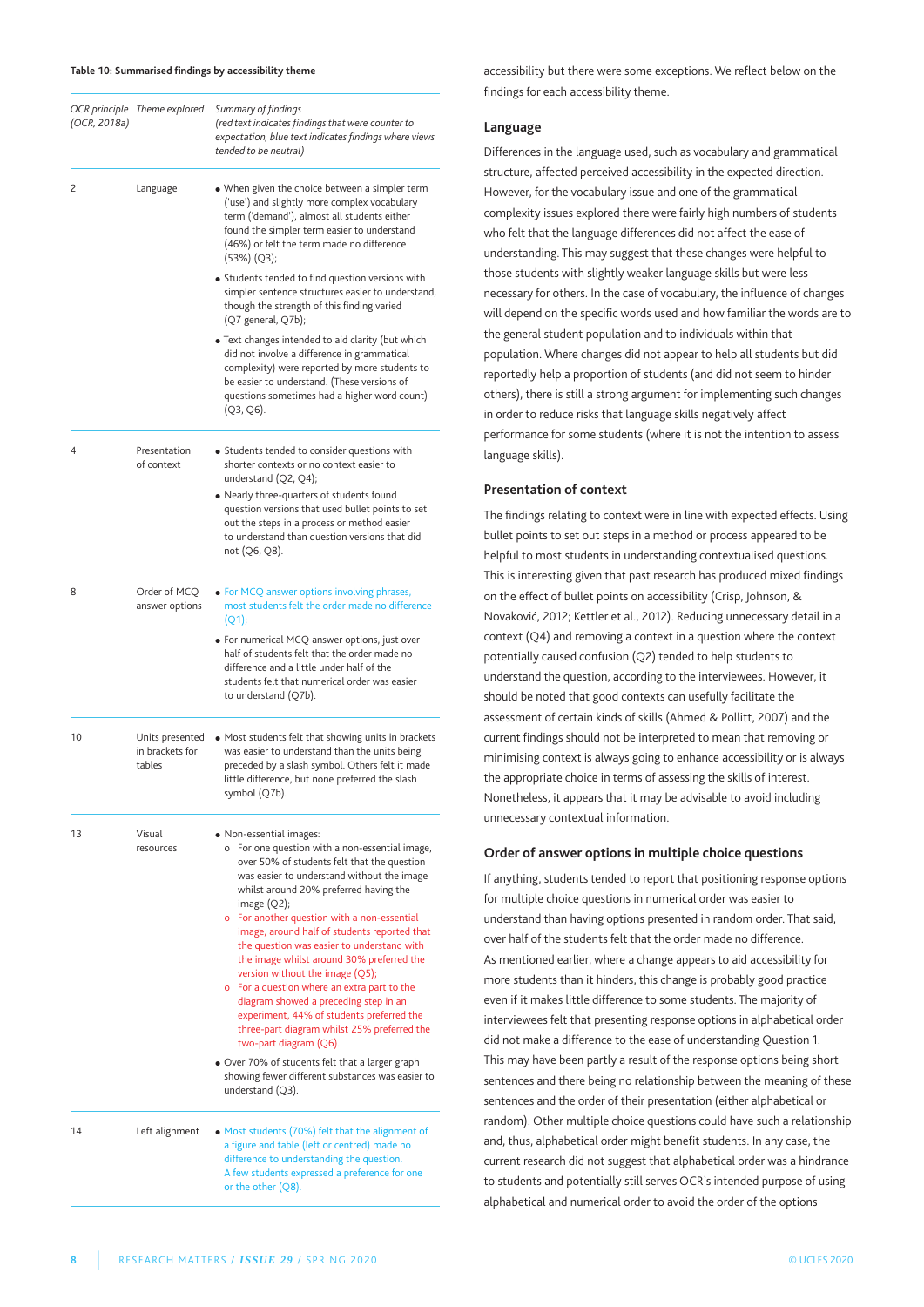potentially giving away the correct answer. Additionally, using alphabetical or numerical order is logical and tends to be considered good practice (e.g., moncada & moncada, 2010).

## **Units presented in brackets for tables**

In line with OCR's expectations about the effect of question features, presenting the abbreviation for metres in brackets was felt by most students to be easier to understand, suggesting that this does aid accessibility. This style was reportedly more familiar and less likely to cause confusion than using a slash symbol.

# **Visual resources**

OCR's principles set out that images and diagrams (and data) will "only be used where they genuinely support what is required in the question" to avoid "distracting images for the students that do not help them understand what is required" (OCR, 2018a, p.7). This is a sensible decision given that visual resources in questions are salient, can dominate students' thinking and, thus, can be misleading if the information they contain is not genuinely relevant (Crisp & Sweiry, 2006). Additionally, Kettler et al. (2012) argued that introducing non-essential images is likely to increase cognitive load and divert students' attentional resources from the focus of the question.

For two questions in the current research, non-essential images were removed in the more accessible version. Findings for one question (Q2) were in line with expectations, with more students (58%) reporting that the version without the image was easier to understand (though it should be noted that 20% preferred the illustrated version). For the other question with a non-essential image (Q5), the opposite pattern was found with more students finding the less accessible version with the image easier to understand (51%) (though 30% preferred the unillustrated version). The findings were also counter to expectations for a further question (Q6); more students preferred a three-part diagram (preferred by 44%) to a two-part diagram (preferred by 25%) where an initial step in an experiment was not shown. These rather mixed findings suggest that the exact nature of the image and its relation to the question could be affecting views on accessibility. One hypothesis would be that images appearing to be more diagrammatic or more informative about the scenario are more likely to improve understanding of the question. This would be consistent with the cartoon-like image in Question 2, which gave no additional information, being least appreciated. This aligns with findings from Crisp and Sweiry (2006) suggesting that students have appropriate expectations regarding which aspects of a visual resource are important and relevant. OCR's principle to exclude visuals that do not support answering the question is still sound, but the current findings emphasise that decisions around the inclusion of visual resources should be made on a case-by-case basis taking into account the nature of the specific visual and how it might potentially support interpretation of the question. This is consistent with OCR's current practice.

With regard to the clarity of visuals, the findings support the notion that it is important to ensure that any visual resources are clear and easy to interpret, given that the larger graph showing fewer substances in the more accessible version of Question 3 was reportedly easier to understand, according to most of the interviewed students.

## **Left alignment**

to be consistent with the principles applied for modified papers, OCR's accessibility principles set out that visual resources will be left aligned

(unless students are required to work with the resource in a way that makes having space around the resource helpful). Left alignment is thought to be easier to understand for those with dyslexia or certain visual impairments (Evett & Brown, 2005). For the group of students interviewed in the current research, most students felt that the alignment of the figure and table in Question 8 did not affect how easy the question was to understand. Amongst those students who expressed a preference, there was no general trend in the direction of their views. Whilst the principle to left align visual resources did not appear to aid the sample of students interviewed, it also did not hinder them so it would still seem appropriate to apply this accessibility principle on the grounds that it may help those with visual impairments and dyslexia.

# **Limitations**

The current research has some potential limitations. During interviews, students were encouraged to discuss each question feature relating to accessibility in turn and in most cases separate comments on different accessibility principles were gathered. Nonetheless, it was evident that different features of the questions sometimes interacted with one another and the impact of individual principles could not always be assessed. Each accessibility theme was explored in relation to a small number of questions and it is possible that findings might have been different for a similar feature appearing in a different question, depending on other features of the question. In addition, as the students were interviewed in pairs, their opinions could have been influenced by their peers. However, as the assignment of test versions to students was random, it is unlikely that this would have led to a systematic bias in responses.

# **Conclusion**

When addressing the notion of accessibility, the focus is on the target user's experience and giving them a fair opportunity to attempt the questions presented in order to show their ability in the construct(s) of interest. An additional aim of this is to provide a more positive experience for the students in terms of being able to engage with the questions. However, there is a distinction between perceived accessibility and the actual effect on performance, which should be kept in mind when interpreting the findings from the current research.

For most of the accessibility themes explored, student perceptions of the ease of understanding different versions of questions were in line with expectations about effects on accessibility. For two accessibility themes, the findings were neutral. For one accessibility theme, the removal of a non-essential visual resource (or part of one), there were varying effects on perceived accessibility. Whilst the effects for visuals were mixed, other evidence (Crisp & Sweiry, 2006; Kettler et al., 2012) supports the notion that visuals which do not provide useful information are best avoided, and it would seem reasonable to retain this accessibility principle. In conclusion, the students' views gathered in this research suggest that the accessibility principles that we investigated are appropriate and should continue to be applied to help ensure students can understand and access future exam questions.

# Acknowledgement

We would like to thank the teachers and students who helped us with this research for their time and enthusiasm.